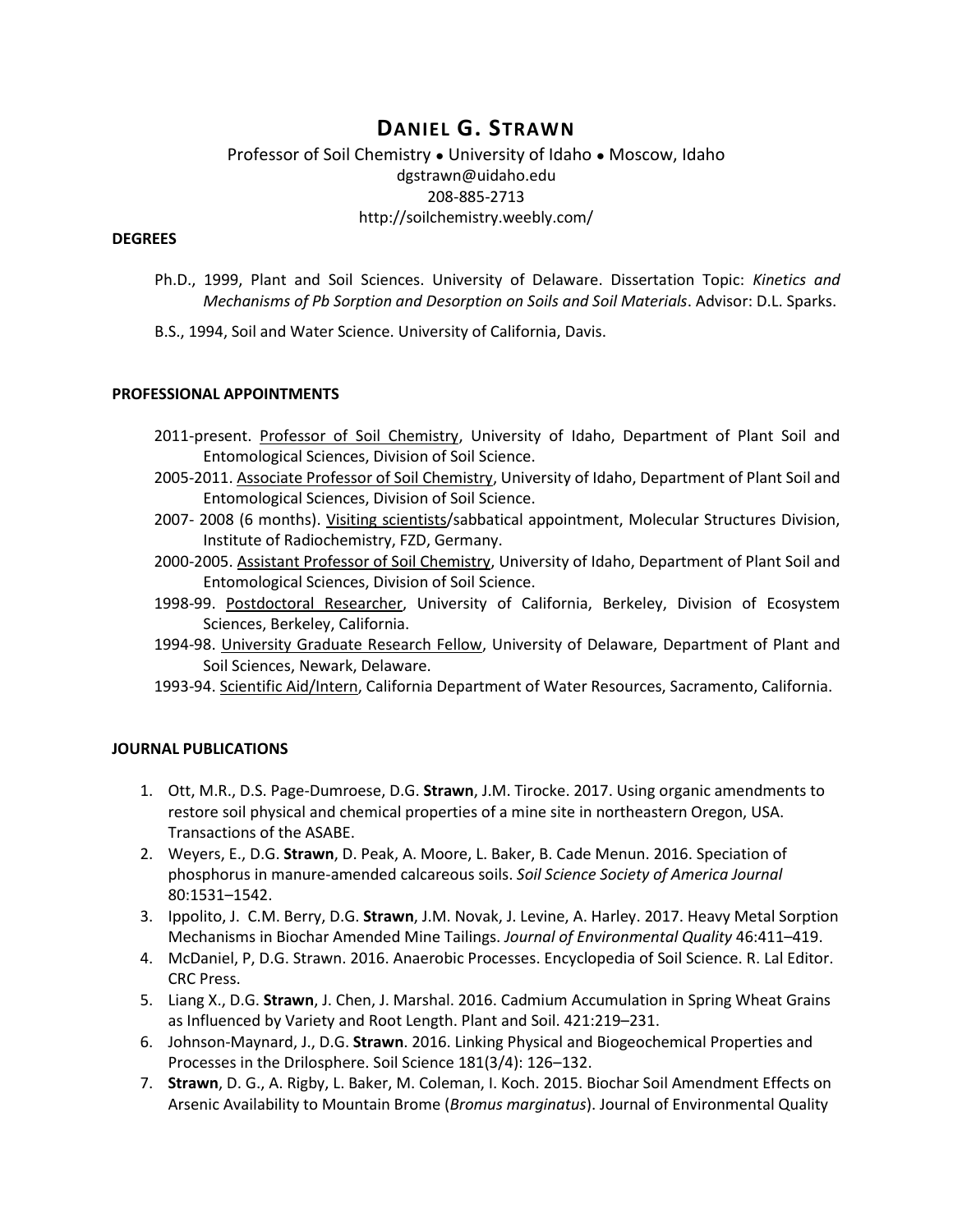44(4): 1315-1320.

- 8. Osborne, L.R., L.L. Baker, D.G. **Strawn**. 2015. Lead Immobilization and Phosphorus Availability in Phosphate-Amended, Mine-Contaminated Soils. Journal of Environmental Quality 44:183-190.
- 9. Baker L.L., D.G. **Strawn** 2014. Temperature effects on synthetic nontronite crystallinity and implications for nontronite formation in Columbia River Basalts. Clays and Clay Minerals, 62:2, 89-101.
- 10. Baker L.L., R.D. Nickerson, D.G. **Strawn** 2014. XAFS study of iron-substituted allophane and imogolite. Clays and Clay Minerals, 62: 1, 20-34.
- 11. Ippolito, J.A., D.G. **Strawn**, and K.G. Scheckel. 2013. Investigation of Copper Sorption by Sugar Beet Processing Lime Waste. Journal of Environ Quality, 42:919-924.
- 12. **Strawn**, D.G., P.J. Hickey, P.A. McDaniel, and L.L. Baker. 2012. Distribution of As, Cd, Pb, and Zn in redox features of mine-waste impacted wetland soils. *Journal of Soils and Sediments* 12:1100- 1110.
- 13. Baker, L., D.G. **Strawn**. 2012. Fe K-edge XAFS spectra of phyllosilicates of varying crystallinity. *Physics and Chemistry of Minerals* 39:675-684.
- 14. Baker, L.L., W.R. Rember, K.F. Sprenke, and D.G. **Strawn**. 2012. Celadonite in continental flood basalts of the Columbia River group. *American Mineralogist* 97, pages 1284–1290.
- 15. Ippolito, J. A., D.G. **Strawn**, K. G. Scheckel, J. M. Novak, M. Ahmedna, M. A. S. Niandou. 2012. Macroscopic and Molecular Investigations of Copper Sorption by a Steam-Activated Biochar. *Journal of Environmental Quality* 41:1150-1156.
- 16. Oram L., D.G. **Strawn**, G. Möller. 2011. Chemical Speciation and Bioavailability of Selenium in the Rhizosphere of Symphyotrichum eatonii from Reclaimed Mine Soils. *Environmental Science & Technology.* 45:870-875.
- 17. Baker, L., D.G. **Strawn**, W. Rembre, K. Sprenke. 2011. Metal content of charcoal in miningimpacted wetland sediments. *Science of the Total Environment.* 409: 588-594.
- 18. Baker, L**.** D.G. **Strawn**, P. McDaniel, K. Vaughn. 2010 . XAS study of Fe mineralogy in a chronosequence of soil clays formed on basaltic cinders. *Clays and Clay Minerals*. 6:772-782.
- 19. Oram L., D.G. **Strawn**, M. Morra, G. Möller. 2010. Selenium Biogeochemical Cycling and Fluxes in the Hyporheic Zone of a Mining-Impacted Stream. *Environmental Science & Technology.* 44: 4176–4183.
- 20. Baker, L., D.G. **Strawn**. R. Smith. 2010. Cation Exchange on Vadose Zone Research Park Subsurface Sediment, Idaho National Laboratory. *Vadose Zone Journal*. 9: 476-485.
- 21. **Strawn**, D.G., L. Baker. 2009. Molecular Characterization of Copper in Soils Using X-ray Absorption Spectroscopy. *Environmental Pollution*. 157 2813-2821.
- 22. **Strawn**, D.G. L. Baker. 2008. Speciation of Cu in a contaminated agricultural soil measured by XAFS, µ-XAFS and µ-XRF. *Environmental Science and Technology* 42:37-42.
- 23. McGregor, A.L., J.L. Johnson-Maynard, D.G. **Strawn**, B. Shafii, G. Möller. 2008. Plant Uptake and Leaching Of Selenium In Manure- and Gypsum-Amended Soils of the Western Phosphate Resource Area. *Soil Science* 173:613-623.
- 24. Toevs, G., M.J. Morra, L. Winowiecki, D.G. **Strawn**, M.L. Polizzotto, S. Fendorf. 2008. Depositional Influences on Porewater Arsenic in Sediments of a Mining-Contaminated Freshwater Lake. *Environmental Science & Technology* 42:6823-6829.
- 25. Hickey, P.J., P.A. McDaniel, D.G. **Strawn**. 2008. Characterization of iron- and manganesecemented redoximorphic aggregates in wetland soils contaminated with mine wastes. *Journal of Environmental Quality*, 37, 2375-2385.
- 26. Oram, L., D.G. **Strawn**, M.A. Marcus, S. Fakra, G. Moller. 2008. Macro- and micro-scale investigation of selenium speciation in Blackfoot River, Idaho, USA sediments. *Environmental*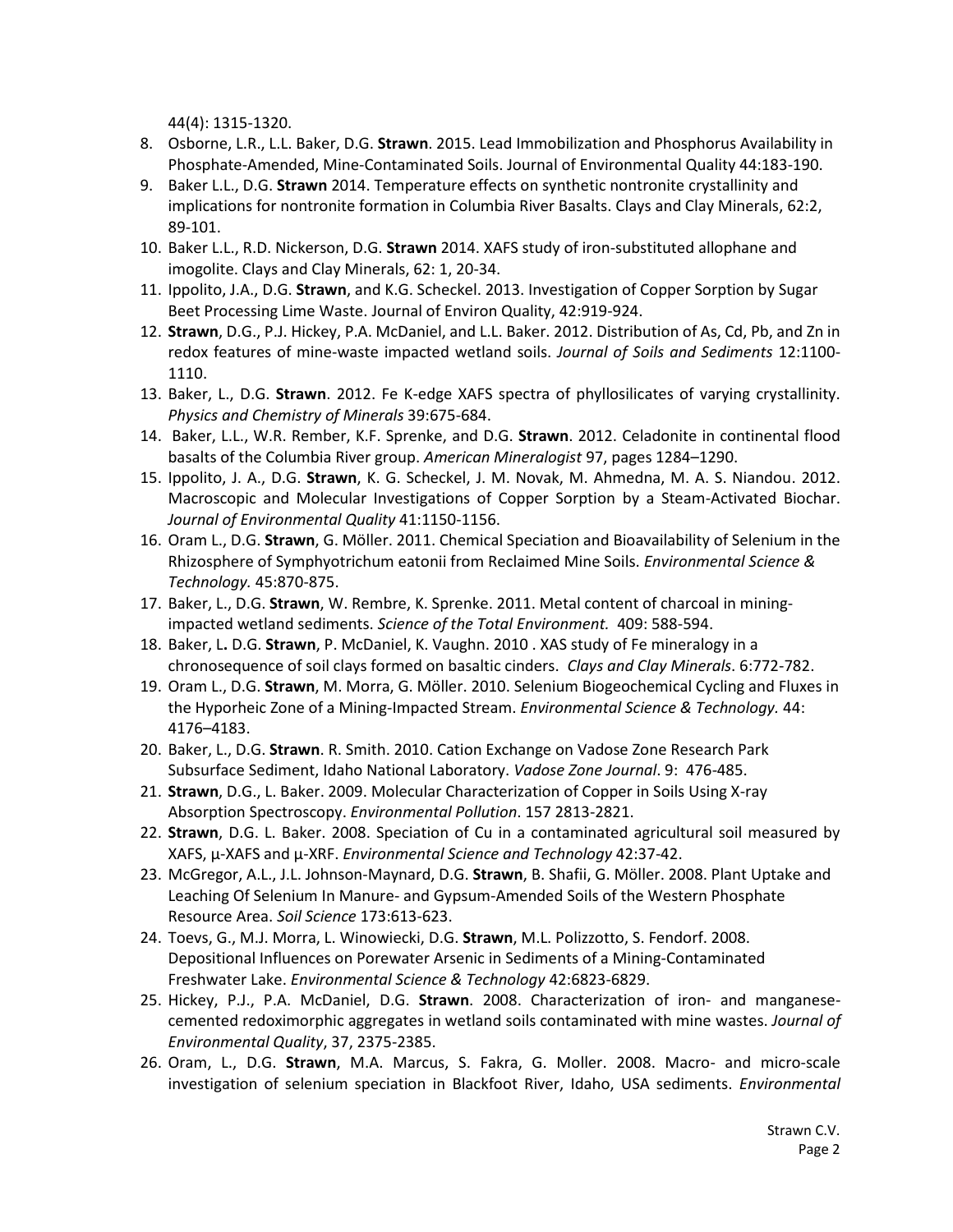*Science and Technology*, 42, 6830-6836.

- 27. R. L. Newcombe, D.G. **Strawn**, T. M. Grant, S. E. Childers, G. Möller. Phosphorus Removal from Municipal Wastewater by Hydrous Ferric Oxide Reactive Filtration and Coupled Chemically Enhanced Secondary Treatment: Part II—Mechanism. *Water Environment Research*. *Water Environment Research* 80(3): 248-256.
- 28. Furman O., D.G. **Strawn**, S. McGeehan. 2007. Sample Drying Effects on Lead Bioaccessibility in Reduced Soil. *Journal of Environmental Quality* 36:899-903.
- 29. **Strawn**, D.G., P. Hickey, A. Knudsen, L. Baker. 2007. Geochemistry of Lead Contaminated Wetland Soils Amended with Phosphorus. Environmental Geology 52, 109-122.
- 30. Toevs, G.R., Morra, M.J., Polizzotto, M.L., Bostick, B.C., Fendorf, S.E., **Strawn**, **D.G**., 2006. Metal(loid) Diagenesis in Mine-impacted Sediment of Lake Coeur d'Alene, Idaho. *Environmental Science and Technology,* 40, 2537-2543.
- 31. Ryser, A. L., D.G. **Strawn**, M. A. Marcus, S. Fakara, J. L. Johnson-Maynard, G. Moller. 2006. Microscopically Focused Synchrotron X-ray Investigation of Se Speciation in Soils Developing on Reclaimed Mine Lands. *Environmental Science and Technology*, 40: 462-467.
- 32. Furman O., D.G. **Strawn**, G. H. Heinz, B. Williams. 2006. Risk Assessment Test for Lead Bioaccessibility to Waterfowl in Mine-Impacted Soils in the Coeur d'Alene River Basin, Idaho. *Journal of Environmental Quality*, 35:450-458.
- 33. Furnare L., A. Vailionis, D.G. **Strawn**. 2005. Polarized-XANES and EXAFS Spectroscopic Investigation into Copper Complexes on Vermiculite. *Geochimica et Cosmochimica Acta*, 69: 5219- 5231.
- 34. Furnare L., A. Vailionis, and D.G. **Strawn**. 2005. Molecular-level Investigation into Copper Sorption Mechanisms on Reduced Vermiculite. *Journal of Colloid and Interface Science*, 289: 1-13.
- 35. Kimsey M. Jr., P. McDaniel, D.G. **Strawn**, J. Moore. 2005. Fate of Applied Sulfate in Volcanic Ash-Influenced Forest Soils. *Soil Science Society of America Journal*, 69: 1507-1515.
- 36. Ryser A., D.G. **Strawn**, M.A. Marcus, J.L. Johnson-Maynard, M.E. Gunter, G. Möller. 2005. Micro-Spectroscopic Investigation of Selenium-Bearing Minerals from the Western US Phosphate Resource Area. *Geochemical Transactions*, 6:1-11.
- *37.* Hansen, J., B. Cade-Menun, D.G. **Strawn**. 2004. Phosphorous Speciation in Manure-Amended Alkaline Soils. *Journal of Environmental Quality*, 33: 1521-1527.
- *38.* **Strawn**, D.G., N.E. Palmer, L.J. Furnare, C. Goodell, J.E. Amonette, R.K. Kukkadapu. 2004. XAFS Investigation into the Sorption Mechanisms of Copper on Montmorillonite. *Clays and Clay Minerals*, 52:321-333.
- 39. Hansen, J., D.G. **Strawn**. 2003. Kinetics and Mechanisms of Phosphorous Release from Manure-Amended Alkaline Soils. *Soil Science*, 168:869-879.
- 40. **Strawn** D.G., H.E. Doner, M. Zavarin, S.A. McHugo. 2002. Microscale Investigation into the Geochemistry of Arsenic, Selenium and Iron in Soil Developed in Pyritic Shale Materials. *Geoderma*, 108:237-257.
- 41. O'Reilly S.E., D.G. **Strawn**, D.L. Sparks 2000. Residence Time Effects on Arsenate Adsorption/desorption Mechanisms on Goethite. *Soil Science Society of America Journal*, 65:67- 77.
- 42. **Strawn**, D.G., D.L. Sparks. 2000. Effects of Soil Organic Matter on the Kinetics and Mechanisms of Pb(II) Sorption and Desorption in Soil. *Soil Science Society of America Journal*, 64:144-156.
- 43. **Strawn**, D.G., D.L. Sparks. 1999. The Use of XAFS to Distinguish Between Inner- and Outer-Sphere Lead Adsorption Complexes on Montmorillonite. *Journal of Colloid and Interface Science*, Vol. 216, pp 257-269.
- 44. **Strawn**, D.G., A.M. Scheidegger, and D.L. Sparks. 1998. Kinetics and Mechanisms of Pb(II) Sorption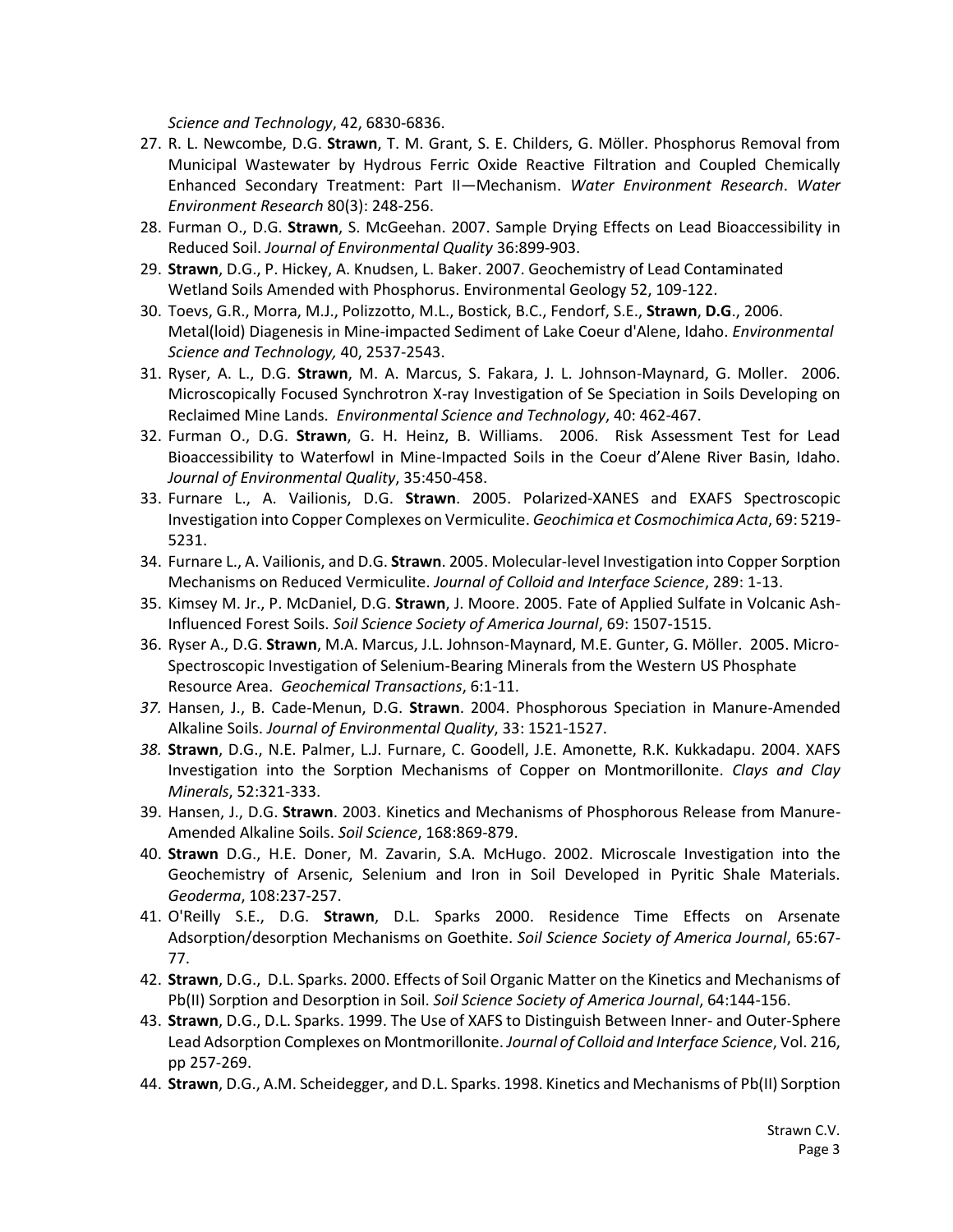and Desorption at the Aluminum Oxide-Water Interface. *Environmental Science and Technology*, 32: 2596-2600.

45. Scheidegger A.M., D.G. **Strawn**, G.M. Lamble, and D.L. Sparks. 1998. The Kinetics of Mixed Ni-Al Hydroxide Formation on Clays and Al Oxides: A Time-resolved XAFS Study. *Geochimica et Cosmochimica Acta*, 62:2233-2245.

## **CHAPTERS AND TEXTBOOK**

- 1. McDaniel, P.M. D.G. **Strawn**. 2016. Anaerobic Processes. Encyclopedia of Soil Science.
- 2. **Strawn**, D.G., H. Bohn. G. O'Connor. 2015. *Soil Chemistry*. John Wiley and Sons, West Sussex, UK. 375 pages.
- 3. Sparks D.L., A.M. Scheidegger, D.G. **Strawn**, and K.G. Scheckel. 1999. *Kinetics and Mechanisms of Metal Sorption at the Mineral/Water Interface.* In "Kinetics and Mechanisms of Reactions at the Mineral/Water Interface," D.L. Sparks, and T.J. Grundl (eds.), American Chemical Society Symposium Series 715, pp. 108-135.
- 4. **Strawn**, D.G., and D.L. Sparks. 1999. *Sorption Kinetics of Trace Elements in Soils and Soil Materials.* In "The Fate and Transport of Trace Metals in the Vadose Zone," H.M. Selim and I.K. Iskandar (eds.), Lewis Publishers, Boca Raton, Florida.

## **OTHER PUBLICATIONS**

- 1. **Strawn**, D.G. et al. 2015. Promoting Advanced Analytical Tools in Soil Science for Food Security. American Society of Agronomy and Soil Science Society of America https://www.crops.org/science-policy/white-papers/browse/
- 2. **Strawn**, D.G., A. Ryser, J. Johnson Maynard, G. Moller, B. Hart, M. Marcus. Biogeochemistry of Selenium on Remediated Phosphate-Mine Tailings in Southeastern Idaho. Paper was presented at the 2004 National Meeting of the American Society of Mining and Reclamation and The 25<sup>th</sup> West Virginia Surface Mine Drainage Task Force, April 18-24, 2004. Published by ASMR, 3134 Montavesta Rd., Lexington, KY 40502.
- 3. **Strawn**, D.G., and H.E. Doner. 2001. "Element Associations and Spatial Distribution as Components of Soil Quality." In Soil Quality in the California Environment: Annual Report of Research Projects, 1999-2000 A. Zabel and G. Sposito (eds), M. Theo Kearney Foundation of Soil Science.

## **PATENTS**

1. Greg Möller, **D.G. Strawn**, M. Baker, G. Staggs. 2015. New Patent Application: Functionalized Biochar Water Treatment. (40 pages). Evaluated to have 81 claims; Patent Pending.

## **INVITED PRESENTATIONS (LAST FIVE AS PRESENTER, 32 CAREER TOTAL)**

- 1. **Strawn**, D.G., J. Chen, P. McDaniel, J. Marshal. 2014. Field-based study of factors affecting cadmium uptake by wheat from Idaho soils. Idaho Wheat Commission Annual Meeting, Boise, Idaho.
- 2. **Strawn** D.G., Baker L., P. McDaniel. 2011. Speciation of iron in nano-crystalline aluminosilicates. Symposium--Minerals, Nanoparticles, and Health: I. October 18, 2011. SSSA Annual Meetings. San Antonio Texas. Invited by Youjun Deng (Texas AM).
- 3. **Strawn**, D.G. 2008. Molecular Characterization of Selenium in the Environment. University of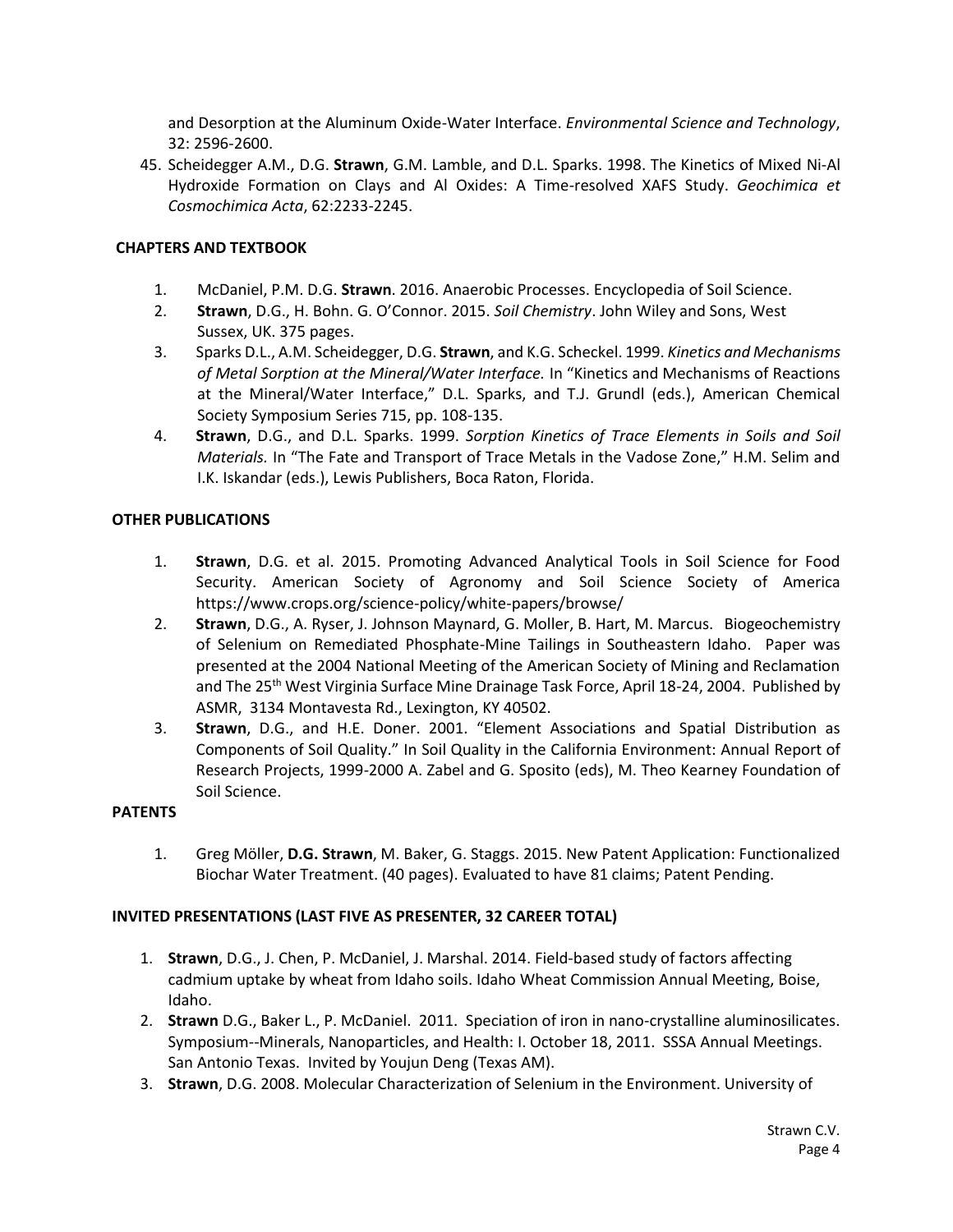Montana Geology Seminar. September 2008. Missoula MT. Invited by Nancy Hinman.

- 4. **Strawn**, D.G. July 2007. Use of Synchrotron Radiation to Investigate Chemical and Mineral Speciation in Soils. European Synchrotron Radiation Facility Seminar Series. Invited by Andreas Scheinost.
- 5. **Strawn**, D.G., L. Oram, G. Möller. August 2007. Molecular Characterization of Selenium in the Environment. Keynote address in symposium entitled, "Speciation and Reactivity of Trace Elements in Natural Environments." 2007 Goldschmidt Conference. Invited by Andreas Voegelin.

## **PRESENTATIONS (LAST FIVE AS PRESENTER, 68 CAREER TOTAL)**

- 1. Norby, J., E. Brooks, **D.G. Strawn**. 2017. Subsurface phosphorus transport through a no-till field in the semi-arid Palouse region. AGU, New Orleans
- 2. **Strawn**, D.G. 2015. The essence of soil chemistry class. Annual meeting of the Soil Science Society of America, Minneapolis, MN. Nov. 2015.
- 3. **Strawn**, D.G., E. Weyers, A. Moore, L. Baker, D. Peak. B. Cade-Menun. 2015. Speciation of phosphorus in manure-amended soil using advanced spectroscopic characterization. Annual meeting of the Soil Science Society of America, Minneapolis, MN. Nov. 2015.
- 4. **Strawn**, D.G., E. Weyers, A. Moore, L. Baker, D. Peak. B. Cade-Menun. 2015. Speciation of phosphorus in manure-amended soil using advanced spectroscopic characterization. FY 2015 USDA-NIFA NIWQP and AFRI Annual Project Directors' Meeting. Greensboro, NC. July 2015.
- 5. **Strawn**, D.G., A. Rigby, L. Baker. 2014. Use of Biochar to Remediate Arsenic and Antimony Contaminated Soils. Annual Meeting of the Soil Science Society of America, November 2014, Long Beach, California.
- 6. **Strawn**, D.G., L. Osborne. Remediation of Pb in mine-contaminated wetland soils using PO4 amendment. Annual meetings of the Soil Science Society of America, Tampa, FL. November 2013.

## **TEACHING**

## **Classes Developed and Taught**

Env. Sci. 504: Geochemistry- Terrestrial Subsurface Processes

Soil 422: Environmental Soil Chemistry

Soil 522: Advanced Soil Chemistry

Soil 526: Soil Mineralogy

Soil 501: Soil and Water Science Seminar

**Summary of Teaching**

| Class, Year, Units (enrolled)                                                | <b>Total Students</b> |
|------------------------------------------------------------------------------|-----------------------|
| Env. Soil Chemistry (Soils 422), 3 units, Years: 2000, 2001, 2004, 2006, 128 |                       |
| 2008, 2009, 2012, 2014, 2016, 2018                                           |                       |
| Soil and Water Science Seminar (Soils 501), 1 unit, Years: 2007, S-2009, F-  | $~1$ 70               |
| 2009, S-2010, S-2011, S-2012, S-2013, S-2014, S-2015, S-2016                 |                       |
| Soil Mineralogy* (Soils 526), 4 units, Years: 2003, 2005, 2008, 2010         | 21                    |
| Geochemistry: Terrestrial and Subsurface Processes* (ENVS 504), 4 units,     | 97                    |
| Years: 2003, 2004, 2005, 2006, S 2008, F 2008                                |                       |
| Advanced Soil Chemistry (Soils 528), 3 units, 2002, 2004, 2010, 2015(WSU)    | $^{\sim}45$           |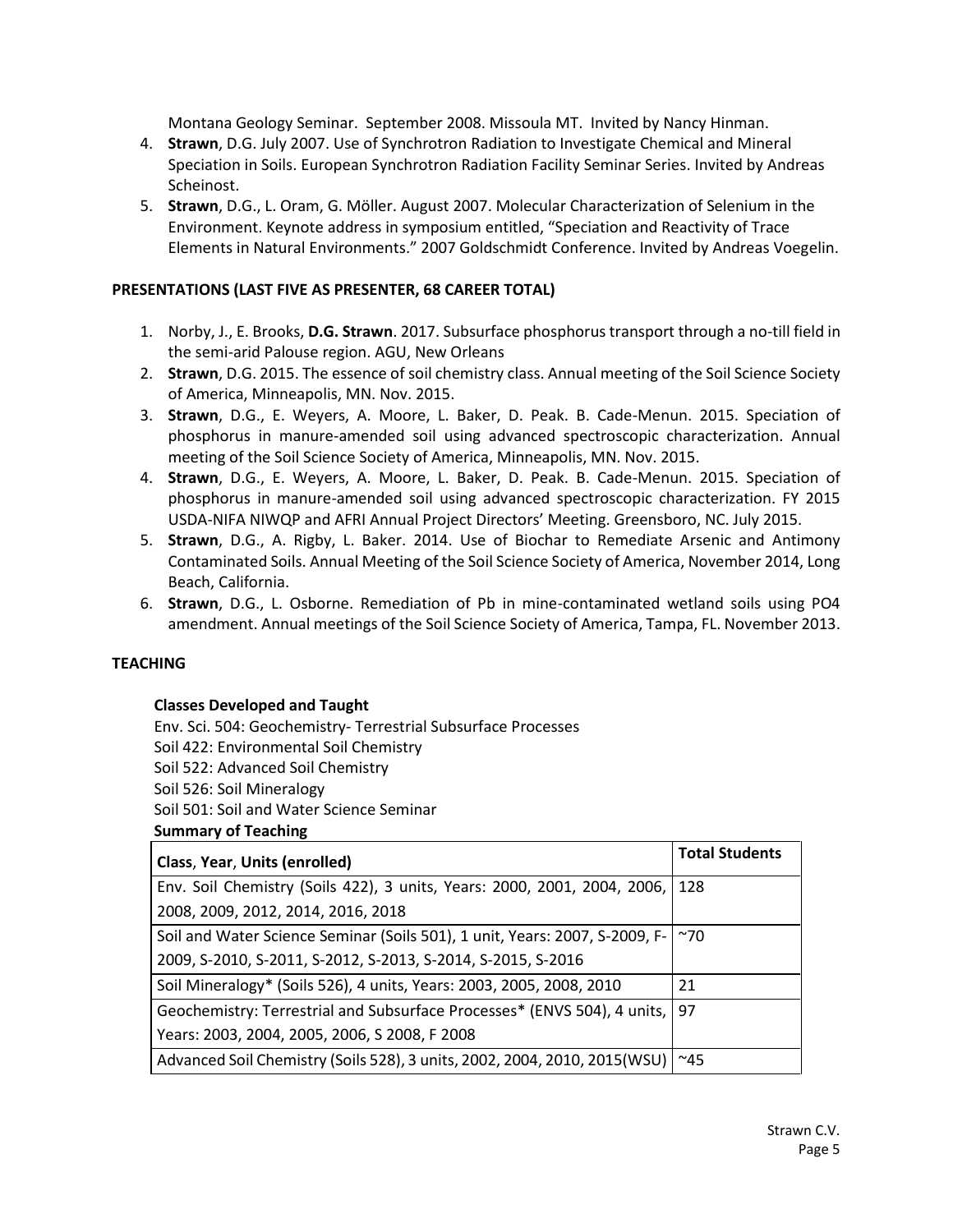#### **ADVISING**

#### **Graduate students advised (major advisor)**

| <b>Student Name</b>    | <b>Major</b>                     |
|------------------------|----------------------------------|
| <b>Alison Torres</b>   | MS Soil & Land Resources         |
| Brueggeman, Leah Marie | MS Soil & Land Resources         |
| Carp, Lizzie           | MS Soil & Land Resources         |
| Furman, Olha           | <b>MS Environmental Science</b>  |
| Furnare, Luca John     | MS Soil & Land Resources         |
| Hansen, Jeremy Curtis  | MS Soil & Land Resources         |
| Heron, Tom             | MS Soil & Land Resources         |
| Hickey, Patrick        | MS Soil & Land Resources         |
| Jess Norby             | <b>MS Water Resources</b>        |
| Lizzie Carp            | MS Soil & Land Resources         |
| Monica Ott             | MS Soil & Land Resources         |
| Oram, Libbie Lisa      | MS and PHD Environmental Science |
| Osborne, Lydia         | MS Soil & Land Resources         |
| Rigby, April           | <b>MS Environmental Science</b>  |
| Ryser, Amy Lynn        | MS Soil & Land Resources         |
| Smith, Stephanie Anne  | <b>PhD Environmental Science</b> |
| Eva Weyers             | <b>MS Environmental Science</b>  |

#### **HONORS AND AWARDS**

- Marion L. and Chystie M. Jackson Award, 2011. Distributed by the Soil Science Society of America for mid-career accomplishments in research and teaching in soil chemistry and mineralogy.
- Outstanding Reviewer Recognition Award, 2011. Journal of Environmental Quality.
- Harrison Prescott Eddy Medal, 2009. The Water Environment Federation: A technical and educational organization with 36,000 individual members and 75 affiliated Member Associations representing water quality professionals around the world awarded the *Harrison Prescott Eddy Medal* to our research team for a vital contribution to the knowledge and fundamental principles of water treatment.

Outstanding Reviewer Recognition Award, 2004. Journal of Environmental Quality.

Presidential Early Career Award for Scientist and Engineers, 2001. USDA awardee.

#### **SERVICE**

- Manuscript reviewer (12+ manuscripts/yr): Journal of Soil Science, Environmental Science and Technology, Journal of Environmental Quality, Water Resources, Geoderma, Soil and Sediment Contamination: an International Journal, Geochimica et Cosmochimica Acta, Soil Science Society of America Journal, Soil Science, Journal of Colloid and Interface Science.
- Proposal reviewer/panel member: CSREES/USDA, Stanford Synchrotron Radiation Source Laboratory, NSF, and DOE. Swiss Federal Research Agency, Kearney Research Foundation, Netherlands National Council for the Earth and Life Sciences, Canadian Space Agency, Agriculture and Agri-food Canada.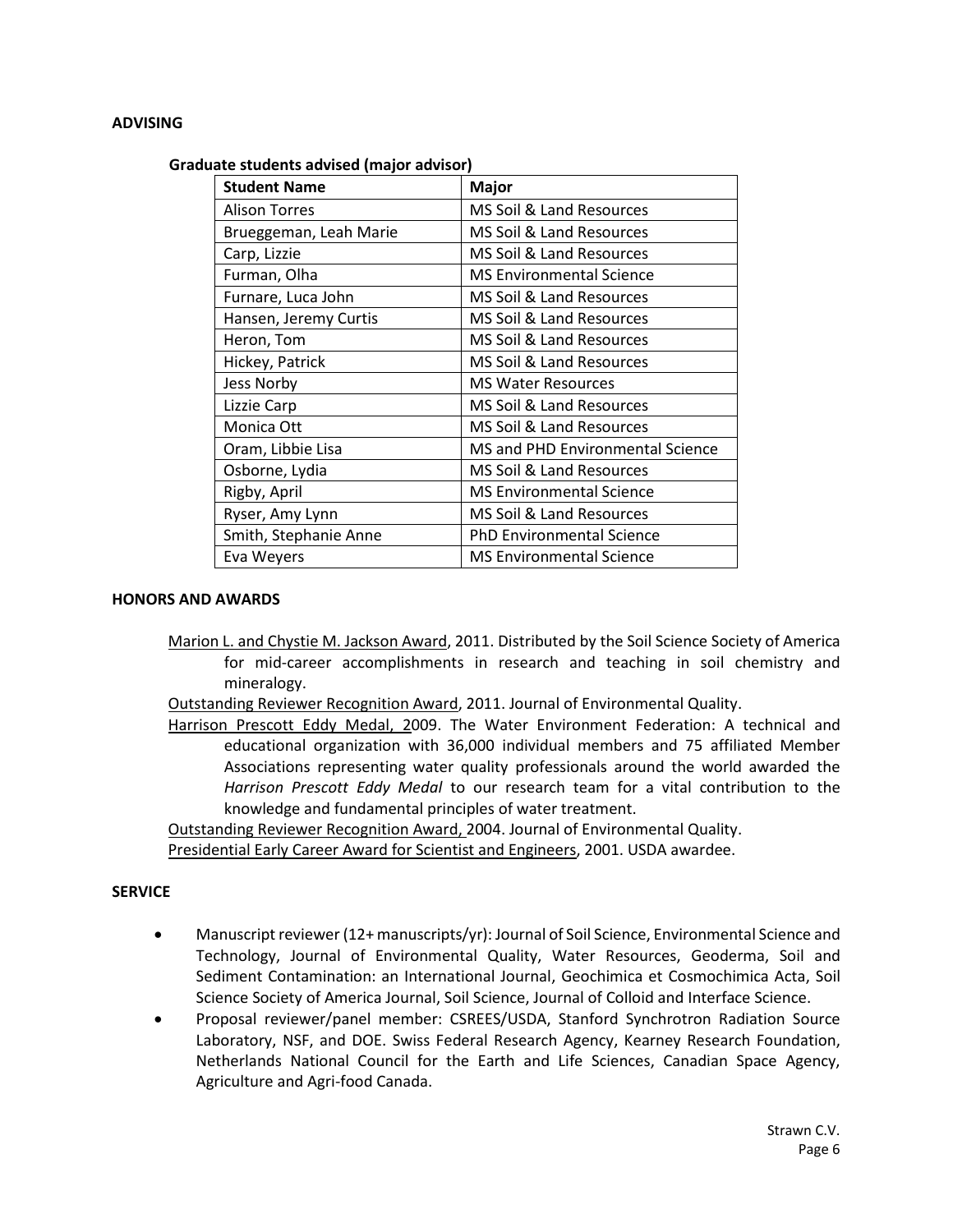- Associate Editor: Soil Science Society of America Division S-9: Soil Mineralogy. 2005-2012
- Division Chairman, Soil Science Society of America Division S-2, 2015.
- Member NCR 174: Synchrotron X-ray Sources in Soil Science Research. 2000-current
- Secretary and Chair of NC1022 Multi-state group 2008-current entitled, "The Chemical and Physical Nature of Particulate Matter Affecting Air, Water and Soil Quality"
- Member A236.1, Membership Services and Retention Committee of the American Society of Agronomy.
- Chair of Marion L. and Chrystie Jackson Soil Science Award for SSSA. Organized committee selection process and presented award at annual meetings. 2005
- Participant in the McCall Outdoor Science School, Water Resources in a Changing Climate high school student and teacher workshop (2010)
- Member of the Peer Review Committee at the Canadian Light Source 2011-2012

## **GRANTS AND CONTRACTS (TOTAL = \$3.27M; SPENDING AUTHORITY ~\$1.7M)**

- 1. **Strawn, D.G.**, Chen, Liang, et al..2017. Field-based study of factors affecting cadmium uptake by wheat from Idaho soils. Idaho Wheat Commission. \$55,132 (spending authority \$21,444)
- 2. **Strawn, D.G.**, Baker, Moller. 2017. Investigation of phosphorus adsorption on Idaho SRP volcanic materials for use in storm water filter beds. Ada County Highway District. \$27,173.
- 3. Brooks, E., J. Johnson-Maynard, **D.G. Strawn**. Effects of long term no-tillage management on soil structure and soil phosphorus distribution. USDA-ARS. \$85,000 (spending authority 1/3).
- 4. Brooks, E., D.G. **Strawn**, J. Johnson-Maynard. 2016. Effects of long term no-tillage management on soil structure and soil phosphorus distribution. USDA-ARS. \$85,000.
- 5. Dobre, M., E. Brooks, D.G. **Strawn** et al. 2016. Phosphorus Management in Forested Ecosystems. USDA-AFRI. \$402,536.
- 6. **Strawn**, D.G., Chen, Liang. 2016. Field-based study of factors affecting cadmium uptake by wheat from Idaho soils. Ardent Mills Inc., Nestle Inc. \$30,000.
- 7. **Strawn**, D.G., J. Chen, P. McDaniel, J. Marshal. 2016. Field-based study of factors affecting cadmium uptake by wheat from Idaho soils. Idaho Wheat Commission; \$61,445.
- 8. **Strawn**, D.G., Möller, R. Tripepi. 2015. N-E-W Terra™: An Enhanced Efficiency Fertilizer (EEF) Manufactured from Biochar. Idaho State Department of Commerce Higher Ed Research Council. \$61,000.
- 9. Möller, G., D.G. **Strawn**. 2015. N-E-W Tech™: Innovation at the Nutrient, Energy, Water Nexus. Idaho State Department of Commerce Higher Ed Research Council. \$427,000.
- 10. **Strawn**, D.G., Chen, Liang. 2015. Field-based study of factors affecting cadmium uptake by wheat from Idaho soils. Ardent Mills Inc., Nestle Inc. \$30,000.
- 11. **Strawn**, D.G., and Brooks. 2015. Linking agronomic soil-P with water quality in Palouse cropping systems. USGS. \$30,000.
- 12. **Strawn**, D.G., J. Chen, P. McDaniel, J. Marshal. 2015. Field-based study of factors affecting cadmium uptake by wheat from Idaho soils. Idaho Wheat Commission; \$32,698.
- 13. Williams, R., et al. 2014. Acquisition of a 500 MHz Nuclear Magnetic Resonance Spectrometer. Murdoch Foundation. Total with match = \$750,000. \**Not included in total funding sum.*
- 14. **Strawn**, D.G., J. Chen, P. McDaniel, J. Marshal. 2014. Field-based study of factors affecting cadmium uptake by wheat from Idaho soils. Idaho Wheat Commission; \$37,500.
- 15. **Strawn**, D.G., A. Moore, D. Peak. 2013. Seed grant to determine molecular speciation of phosphorus in soils from a long-term dairy manure amendment trial in Idaho. Funded for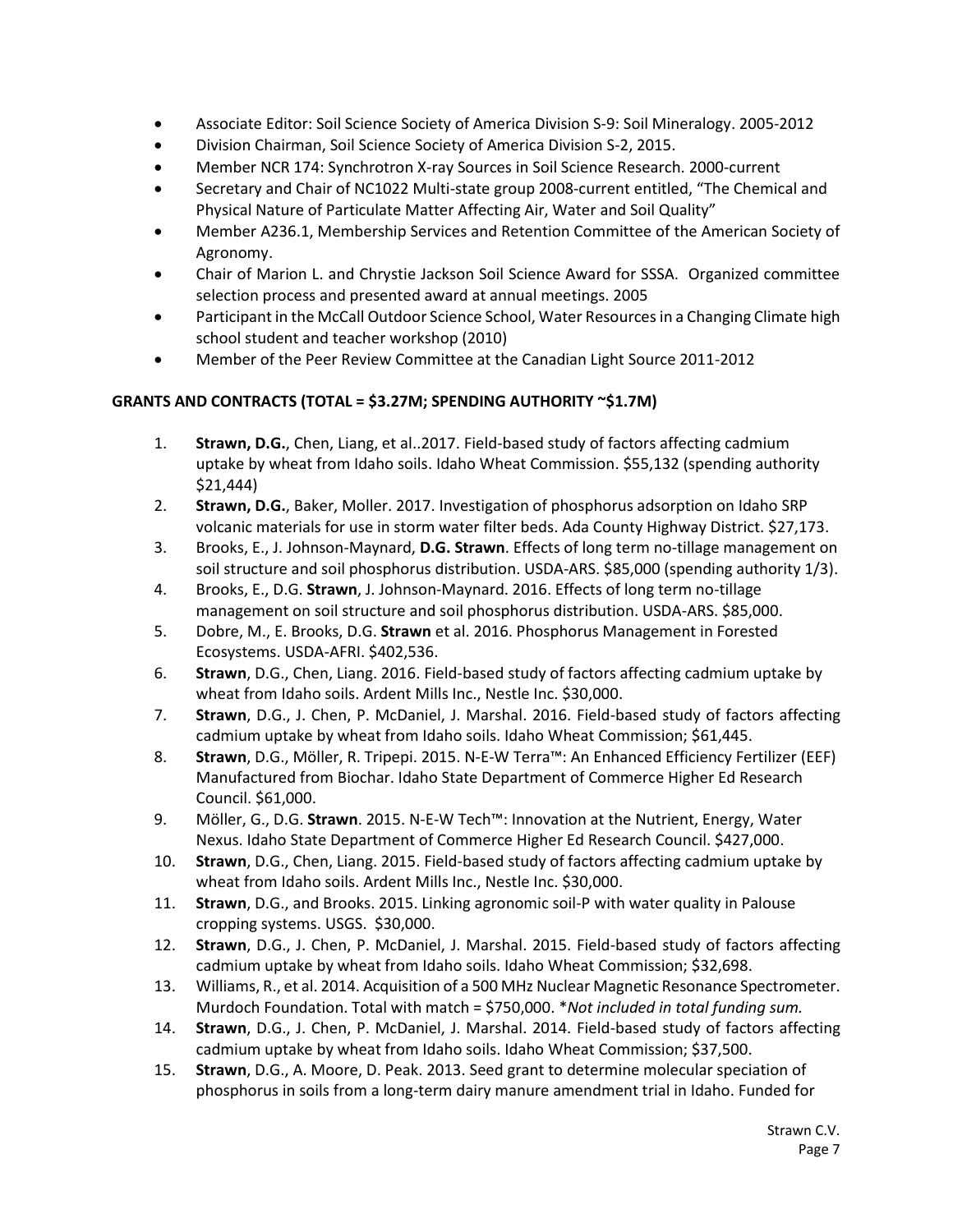two years at \$149,000 by USDA AFRI program.

- 16. **Strawn**, D.G., 2012. Evaluation of potential of wood ash from the IFG slash-power plant to be applied as a beneficial soil amendment. Idaho Forest Group, Inc. \$2,987
- 17. **Strawn**, D.G., L. Baker, P. McDaniel. 2010. Characterization of Fe-substituted nanominerals on Earth and Mars. Initiation Grant. \$49,713. NASA, Idaho Space Grant Consortium.
- 18. **Strawn**, D.G., L. Baker. 2008. Experimental Plan to Measure Cation Exchange of Vadose Zone Research Park (VZRP) Subsurface Samples. Subcontract with Bob Smith on a DOE project. \$41,795.
- 19. L. Oram, D.G. **Strawn**. 2008. University Presidential Graduate Fellowship. \$25,000.
- 20. Scheinost, A., D.G. **Strawn**. 2007. Visiting Faculty at the German Rossendorf Beamline in Grenoble France. Research Center Rossendorf (FZR). \$20,686.
- 21. **Strawn**, D.G., G. Moller, M. Morra. 2007. Selenium Biogeochemistry in the Hyporheic Zone of Streams within the Blackfoot River Watershed. USGS \$20,000.
- 22. **Strawn**, D.G. 2006. Graduate Fellowship for Libbie Oram in the Subsurface Science Program under the Inland Northwest Research Alliance. \$60,000.
- 23. **Strawn**, D.G. 2006. INRA Subsurface Science Graduate Program-Block 3-Subsurface Chemical Processes. DOE, \$13,672.
- 24. **Strawn**, D.G. 2005. INRA Subsurface Science Graduate Program-Block 3-Subsurface Chemical Processes. DOE, \$14,636.
- 25. **Strawn**, D.G. 2004. INRA Subsurface Science Graduate Program-Block 2-Subsurface Chemical Processes. DOE, \$15,483.
- 26. **Strawn**, D.G. 2004. Molecular Level Characterization of Metal Sorption on Soil Clay Minerals in the Presence of Inorganic and Organic Ligands. USDA/NRI/PECASE, \$129,731.
- 27. M. Morra, D.G. **Strawn** 2003. Validating Metal(loid) Flux Predictions from Lake Coeur d'Alene Sediments Using Contaminated Ponds as Mesocosms. USGS, \$30,000.
- 28. **Strawn**, D.G., R. Smith. 2003. INRA Subsurface Science Graduate Program-Block 2-Subsurface Chemical Processes. DOE, \$14,000.
- 29. **Strawn**, D.G., R. Smith, E. Anderson, and G. Redden. 2002. INRA Subsurface Science Graduate Program-Block 5-Subsurface Chemical Processes. DOE, \$26,091.
- 30. **Strawn**, D.G. 2001. Factors Controlling the Availability of Phosphorus Transport into Surface Waters from Manure Amended Soils in Southern Idaho. USGS/IWRRI, \$27,871.
- 31. **Strawn**, D.G. 2001. Organic Phosphorus Reaction Mechanisms at the Soil Mineral Interface." University of Idaho Seed Grant, \$8,891.
- 32. **Strawn**, D.G. 2002. Molecular Structure of Inner-sphere and Aqueous Multinuclear Pb(II) and Cu(II) Complexes on Clay Minerals. USDA/NRI, \$176,000.
- 33. **Strawn**, D.G., D. Audet, J. Campbell, J. Cornish, A. Dailey, S. McGeehan, J. Munkers, B. Williams, and N. Zilka. 2002. Speciation of Lead and Zinc in Phosphate Amended Soils in the Coeur d'Alene River Basin. EPA, \$116,987.
- 34. G. Moller, D. Crawford, D.G. **Strawn**, J. Johnson-Maynard. 2002. Biogeochemical Cycling of Selenium in the Western Phosphate Resource Area: Sources, Pathways, Receptors and Controls. EPA, \$900,000.
- 35. **Strawn**, D.G. 2002. Determination of Agricultural Lime Requirements for P-amended Plots. IDEQ, \$2,985.
- 36. **Strawn**, D.G., B. Williams, and S. McGeehan. 2001. Speciation of Lead and Zinc in Phosphate Amended Soils in the Coeur d'Alene River Basin. Idaho Department of Environmental Quality, \$38,004.
- 37. **Strawn**, D.G. 2001. Request for Funds to Travel to Stanford Synchrotron Radiation Laboratory